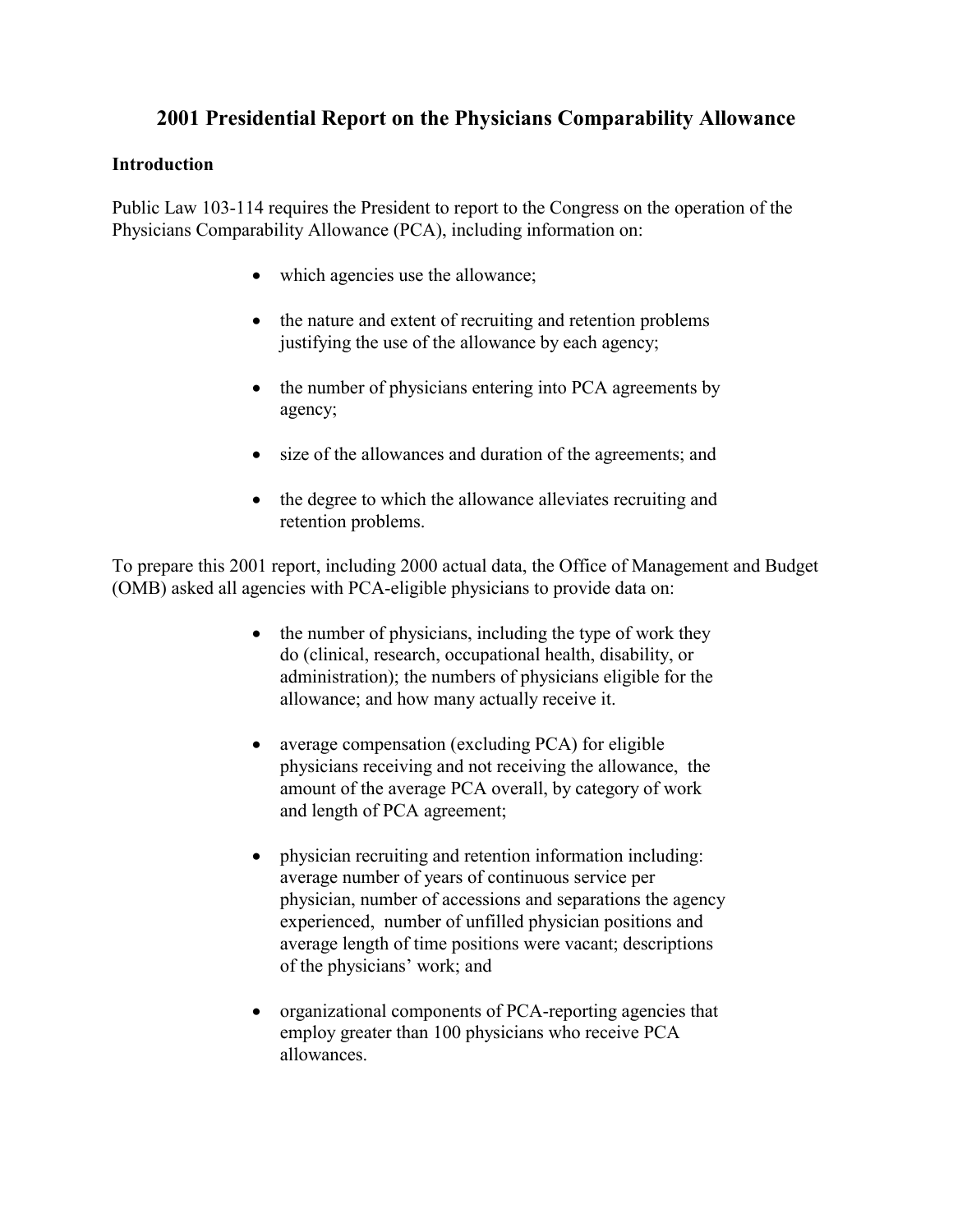# **Background**

The material presented below provides background information and trends on the usage of PCA by Federal agencies and presents FY 1997-FY 2001 PCA data. It also includes physician compensation comparisons to other Federal systems and the private sector.

*Title 5 Physicians Comparability Allowance (PCA).* The PCA statute authorizes agencies documenting severe recruitment and retention problems to pay annual bonuses to physicians, of up to \$14,000 per year for physicians with less than two years Federal service and up to \$30,000 for physicians with more than two years Federal service. The PCA program was originally authorized by P.L. 95-603 in 1978 (5 U.S.C. 5948) with simple extensions through 1997. The program was then authorized on a permanent basis by P.L. 106-571 in December 2000. The maximum allowable PCA was raised from \$20,000 to \$30,000 per year in October 1998 by P.L. 105-226, the Federal Employees Health Care Protection Act of 1998.

The statute authorizes PCA payments only to solve significant physician recruitment and retention problems. For purposes of this allowance, severe recruitment and retention problems are considered to exist if all of the following conditions exist: long-lasting position vacancies; high turnover rates in positions requiring well-qualified physicians; applicants lacking the superior qualifications necessary for the position; and difficulties in filling existing vacancies with well-qualified candidates without PCA.

*PCA Is One Type of Special Pay.* A small portion of Federal physicians receive PCA payments. Of an estimated 27,500 full-time physicians employed by the Federal Government, 3,233 or about 12 percent are eligible for PCA, and 1,630 or roughly 6 percent are actually paid PCA. These eligible PCA physicians are generally covered under title 5 of the U.S. Code as General Schedule or Senior Executive Service employees. Most of the remaining Federal physicians are under the military and Public Health Service (PHS) Commissioned Corps systems (authorized under title 37 of the U.S. Code) and under the VA system (authorized under title 38), about which some basic contextual information is provided later in this report.

*Compensation for PCA Recipients.* The average compensation for PCA physicians (before receiving PCA bonuses) was \$98,950 in FY 2000, and the PCA represents an average supplement of 18 percent to a physician's base compensation. In FY 2001, this supplement is projected to grow to 20 percent of base compensation due primarily to the phase-in of higher maximum PCA rates authorized by P.L. 105-226.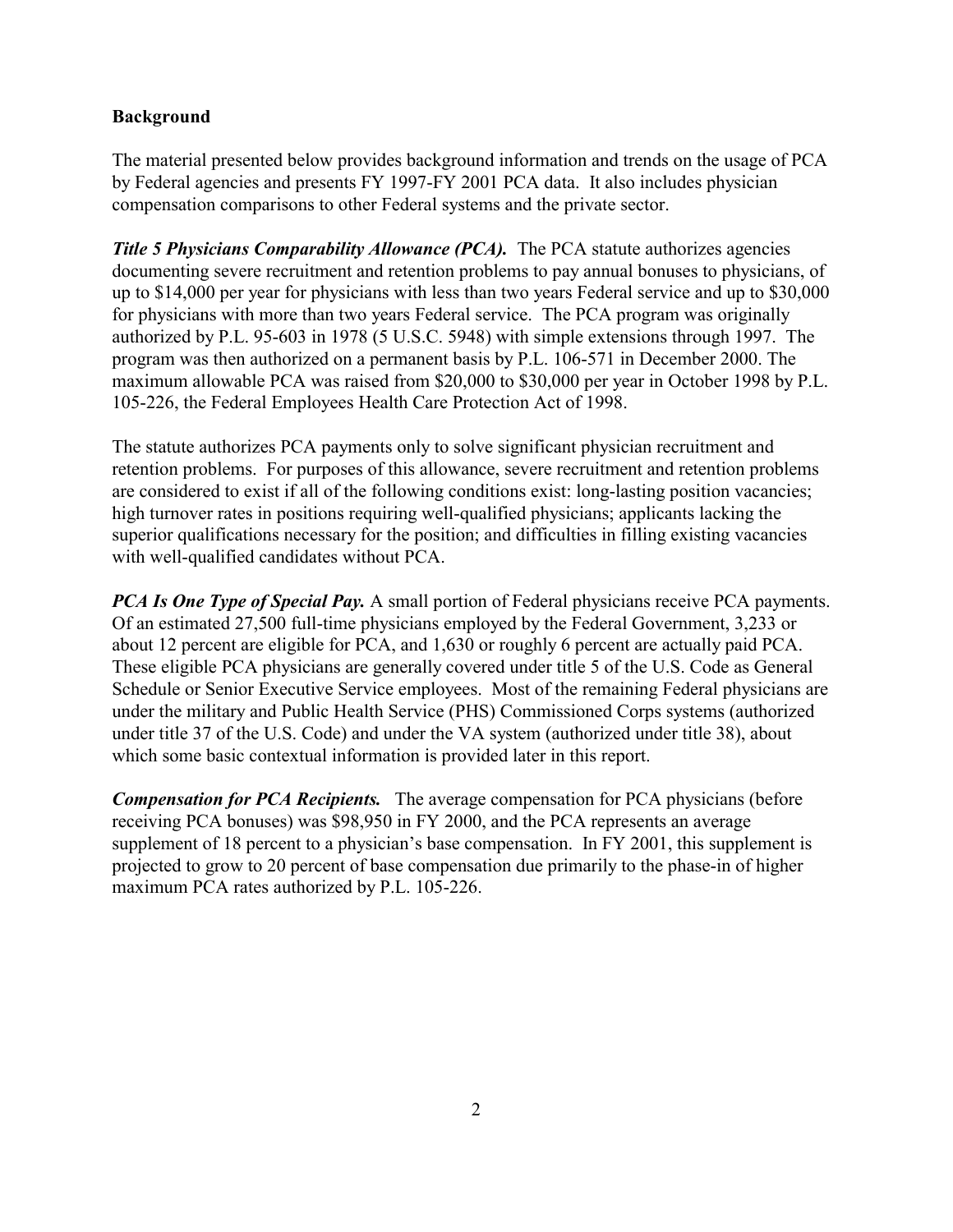### **Summary of PCA Usage In the Federal Government**

The recruiting and retention needs that justify use of the physicians comparability allowance vary widely across the government. Some agencies require physicians with special expertise in areas such as biomedical research or oversight of medical disability program criteria. Other agencies require physicians to live and work in remote areas. Other agencies face challenges because local non-Federal competition for physicians has pushed compensation requirements above the standard government pay scale.

|                                                           | <b>FY 1997</b><br>(Actual) | <b>FY 1998</b><br>(Actual) | <b>FY 1999</b><br>(Actual) | <b>FY 2000</b><br>(Actual) | <b>FY 2001</b><br>(Est.) |
|-----------------------------------------------------------|----------------------------|----------------------------|----------------------------|----------------------------|--------------------------|
| <b>Physicians Eligible</b>                                | 2,184                      | 2,913                      | 2,930                      | 3,233                      | 3,397                    |
| <b>Physicians Receiving</b>                               | 1,619                      | 1,649                      | 1,523                      | 1,521                      | 1,630                    |
| % of Eligible Receiving                                   | 74%                        | 57%                        | 52%                        | 47%                        | 48%                      |
| <b>Average Salary of PCA physicians</b><br>(PCA excluded) | \$90,074                   | \$91,537                   | \$91,694                   | \$98,955                   | \$102,443                |
| <b>Average PCA</b>                                        | \$15,962                   | \$15,849                   | \$16,649                   | \$17,889                   | \$20,173                 |
| <b>Average Total Compensation</b>                         | \$106,036                  | \$107,386                  | \$108,343                  | \$116,844                  | \$122,616                |
| <b>Total PCA Spending (\$ in millions)</b>                | \$25.8                     | \$26.1                     | \$25.4                     | \$27.2                     | \$32.9                   |

**Federal Physicians Receiving the Physicians Comparability Allowance Fiscal Years 1997 to 2001** 

| Table 1. Number and Compensation of Federal Physicians Receiving PCA |  |  |  |
|----------------------------------------------------------------------|--|--|--|
|                                                                      |  |  |  |

Source: OMB data collection from Federal agencies using PCA.

Data for FY 2001 are estimated. Some agencies did not provide all of the requested data.

*Physicians Eligible for PCA, Physicians Receiving PCA.* As of FY 2000, the last year for which we have actual data, 1,521 physicians in Federal employment received PCA, out of 3,233 who were eligible. This means that 47 percent of all eligible physicians received PCA. The average compensation in FY 2000 (excluding PCA) of those federal physicians receiving PCA totaled \$98,955, while the average PCA paid was \$17,889. Therefore, the average total compensation for PCA physicians was \$116,844 in FY 2000, an increase of \$8,501 or 7.8% over FY 1999. This compares with a percentage increase of only 0.9 percent between FY 1998 and FY 1999.

The largest users of PCA were five sub-agency components of the Departments of Defense, Justice, and Health and Human Services as follows: Army (332), National Institutes of Health (202), the Indian Health Service (226), Food and Drug Administration (195), and the Bureau of Prisons (184),. These five sub-components account for 70 percent of all PCA recipients. (See Table 4).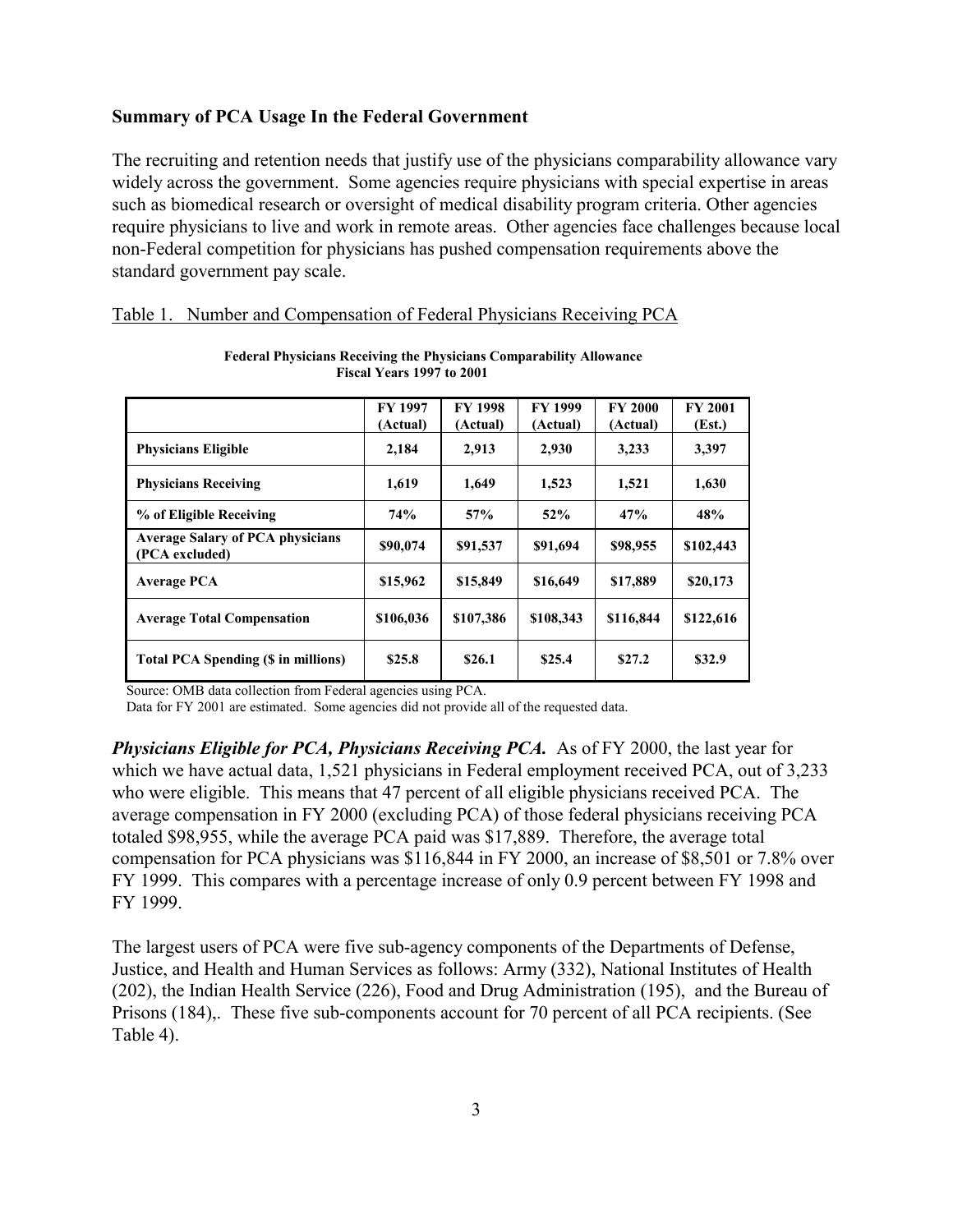The number of physicians eligible for PCA increased to more than 3,200 physicians in FY 2000. Physicians eligible in Table 1 include some HHS physicians who do not actually receive PCA because they receive title 38 special pay.

The overall increase in eligibles relates to greater hiring of physicians, yet the percentage of these physicians receiving PCA declined from 57 percent to 47 percent between FY's 1998 and FY 2000.

*Average Compensation (excluding PCA).* The average compensation (excluding PCA) for physicians receiving PCA increased markedly between FY 1999 and FY 2000, from \$91,700 to \$99,000-- an increase of nearly 8 percent. On average, PCA represents somewhat more than 15 percent of the overall compensation of physicians receiving PCA.

Table 2. Data on Number and Compensation of Federal Physicians by Length of Agreement

|                                                  |                       | $\bf{F}Y$<br>1997<br>(Actual) | <b>FY</b><br>1998<br>(Actual) | <b>FY</b><br>1999<br>(Actual) | F <sub>Y</sub><br>2000<br>(Actual) | <b>FY</b><br>2001<br>(Est.) |
|--------------------------------------------------|-----------------------|-------------------------------|-------------------------------|-------------------------------|------------------------------------|-----------------------------|
| <b>Signing One-</b><br>Year<br><b>Agreements</b> | <b>Physicians</b>     | 221                           | 105<br>91                     |                               | 169                                | 158                         |
|                                                  | Average<br><b>PCA</b> | \$14,511                      | \$11,431                      | \$10,535                      | \$16,109                           | \$15,006                    |
| <b>Signing Two-</b><br>Year<br><b>Agreements</b> | <b>Physicians</b>     | 1,398                         | 1,544                         | 1,432                         | 1,352                              | 1,472                       |
|                                                  | Average<br><b>PCA</b> | \$16,228                      | \$15,969                      | \$17,046                      | \$18,034                           | \$20,834                    |

**Physicians Signing One-Year and Two-Year PCA Agreements Fiscal Years 1997 to 2001** 

Source: OMB data collection from Federal agencies using PCA.

Data from FY 2001 are estimated. Some agencies did not provide all of the requested data.

In order for physicians to receive PCA, they are required to sign a one- or a two- year agreement with their agencies. Most PCA physicians sign two-year agreements*.* In any given year, two-year agreements represent from 86 percent to 94 percent of the total number of agreements for FY 1997-2000. In FY 2000, two-year agreements were 89 percent of total agreements. This is a slight increase in two-year contracts compared with the FY 1999. It should also be noted that the average PCA amount for a two-year contract in FY 2000 was \$18,000, somewhat above the \$16,100 average for a one-year contract. Agencies offer a two-year contract to secure a longer work agreement in exchange for a higher PCA supplement.

*Retention Information.* Agencies which provide PCA to physicians report that the number of accessions has decreased from FY 1999 to FY 2000 from 228 (15 percent of the PCA workforce) to 167 (11 percent of the PCA workforce). Accessions tend to be higher in the aggregate category of all physicians eligible (which includes both physicians receiving and not receiving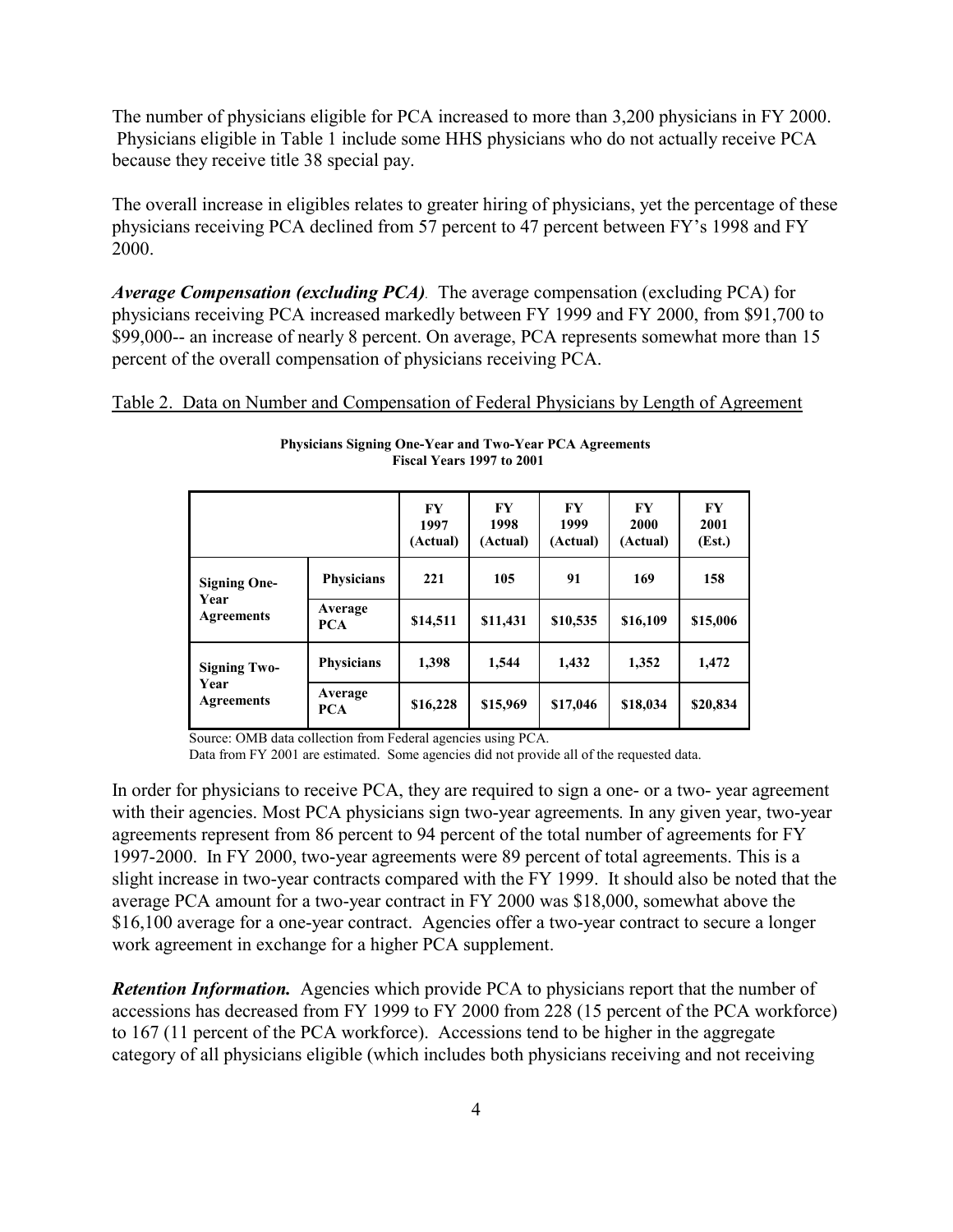PCA) than in the category for physicians receiving PCA. In FY 2000, for example, the accession rate for all eligible physicians was 18 percent, compared to 11 percent for PCA recipients.

Table 3. Data on Accessions and, Separations in Positions Eligible for or Receiving PCA

|                                    |                              | FY 1997<br>(Actual) | <b>FY 1998</b><br>(Actual) | FY 1999<br>(Actual) | <b>FY 2000</b><br>(Actual) | <b>FY 2001</b><br>(Est.) |
|------------------------------------|------------------------------|---------------------|----------------------------|---------------------|----------------------------|--------------------------|
| Number of Physicians Eligible      |                              | 2,184               | 2,913                      | 2,930               | 3,233                      | 3,397                    |
| Number of Physicians Receiving PCA |                              | 1,619               | 1,649                      | 1,523               | 1,521                      | 1,630                    |
| % of Eligible That Receive PCA     |                              | 74%                 | 57%                        | 52%                 | 47%                        | 48%                      |
| Accessions                         | Among Eligible<br>Physicians | 322                 | 481                        | 516                 | 583                        | 646                      |
|                                    | % of Eligible<br>Physicians  | 15%                 | 17%                        | 18%                 | 18%                        | 19%                      |
|                                    | Among PCA<br>Physicians      | 174                 | 189                        | 228                 | 167                        | 196                      |
|                                    | % of Receiving<br>Physicians | 11%                 | 11%                        | 15%                 | $11\%$                     | 12%                      |
| Separations                        | Among Eligible<br>Physicians | 204                 | 256                        | 236                 | 376                        | 498                      |
|                                    | % of Eligible<br>Physicians  | 9%                  | 9%                         | 8%                  | 12%                        | 15%                      |
|                                    | Among PCA<br>Physicians      | 158                 | 218                        | 164                 | 134                        | 147                      |
|                                    | % of Receiving<br>Physicians | 10%                 | 13%                        | 11%                 | 9%                         | 9%                       |

**Federal Physicians Accessions and Separations Fiscal Years 1997 to 2001** 

Source: OMB data collection from Federal agencies using PCA.

Data for FY 2000 are estimated. Some agencies did not provide all of the requested data.

In FY 2000, the separation rate among PCA physicians was 9 percent, down from a rate of 11 percent in FY 1999. In FY 2001, it is estimated based on agency reports that separation rates will remain at the 9 percent level. These differences are largely due to the fact that physicians not receiving PCA's have different characteristics from those who receive PCA's. For example, agencies provide PCA's to certain categories of physicians recognizing that it is harder to retain them in the workforce. If these agencies had not provided these PCA's, it is probable that the separation rates for the harder-to-retain categories would have risen over time.

*Reporting Data for the Largest PCA Users*. We gather additional information on departments and agencies with organizational components that employ more than 100 physicians receiving PCA. Table 4 below summarizes this information on the primary users of the PCA incentive.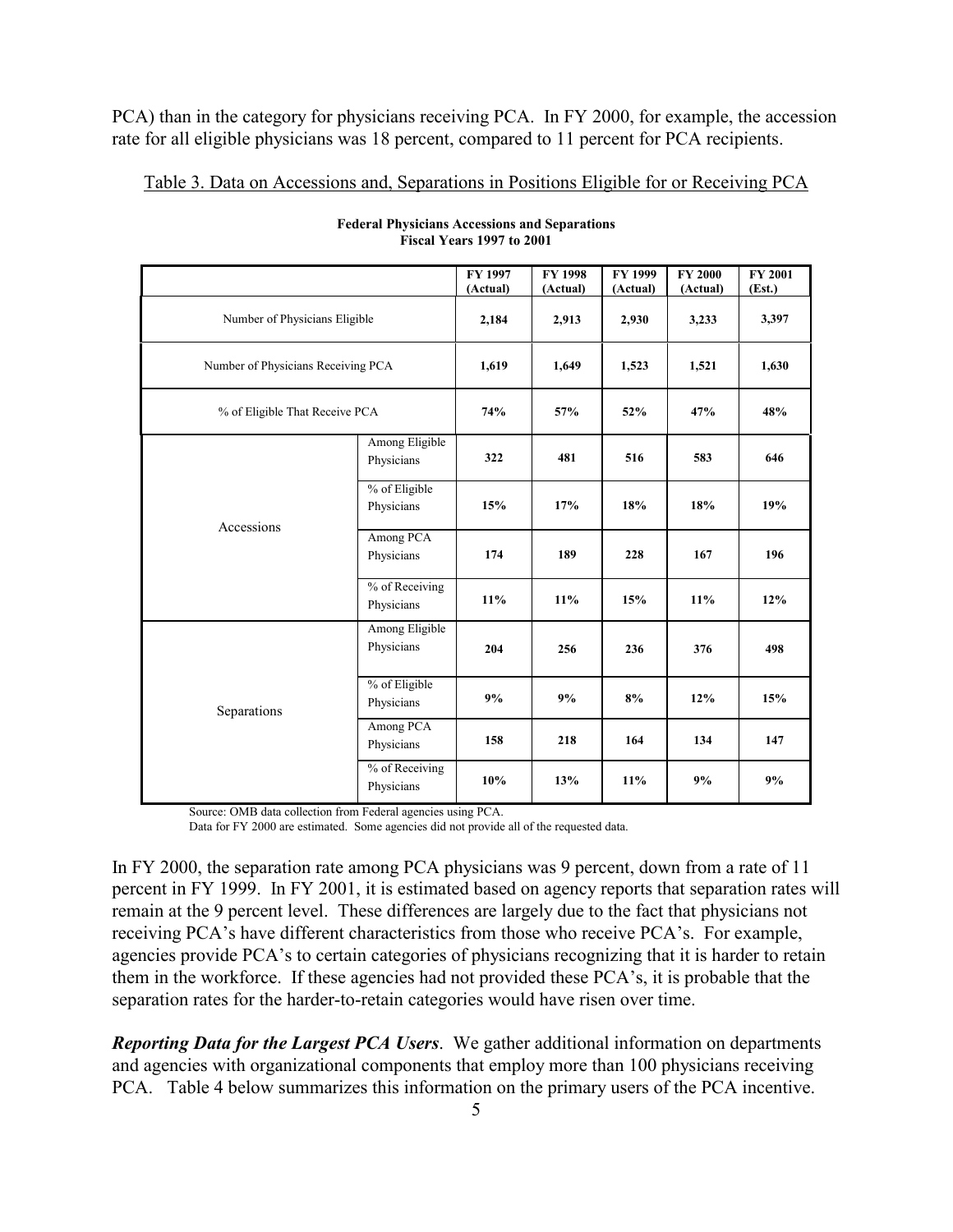## Table 4. Comparative Data on Five Largest Users of Physicians Comparability Allowance for Physicians Receiving PCA, FY 1997 vs. FY 2000

| <b>FY 1997</b>           |                              |                    |                                      |                        | <b>FY 2000</b>          |                              |                    |                                      |                        |                         |
|--------------------------|------------------------------|--------------------|--------------------------------------|------------------------|-------------------------|------------------------------|--------------------|--------------------------------------|------------------------|-------------------------|
|                          | Receiv-<br>ing<br><b>PCA</b> | Avg.<br><b>PCA</b> | Avg.<br>Comp.<br>$(PCA +$<br>Salary) | Access-<br>ion<br>Rate | Sepera-<br>tion<br>Rate | Receiv-<br>ing<br><b>PCA</b> | Avg.<br><b>PCA</b> | Avg.<br>Comp.<br>$(PCA +$<br>Salary) | Access-<br>ion<br>Rate | Sepera-<br>tion<br>Rate |
| Army                     | 372                          | \$12.0             | \$88.4                               | 12%                    | 12%                     | 332                          | \$14.6             | \$109.0                              | 7%                     | 8%                      |
| <b>NIH</b>               | 265                          | \$16.5             | \$122.8                              | 3%                     | 5%                      | 202                          | \$21.9             | \$137.3                              | 7%                     | 8%                      |
| <b>FDA</b>               | 211                          | \$16.7             | \$124.0                              | 13%                    | 6%                      | 195                          | \$19.1             | \$115.9                              | 15%                    | 7%                      |
| <b>IHS</b>               | 210                          | \$18.6             | \$102.7                              | 13%                    | 10%                     | 226                          | \$15.9             | \$104.2                              | 11%                    | 21%                     |
| <b>BOP</b>               | 192                          | \$16.2             | \$113.2                              | 18%                    | 18%                     | 184                          | \$17.3             | \$120.7                              | 11%                    | 18%                     |
| Weighted<br><b>Total</b> | 1,250                        | \$15.6             | \$108.0                              | 12%                    | 10%                     | 1,139                        | \$17.4             | \$116.1                              | 10%                    | 12%                     |

(Dollars in Thousands)

An examination of the five sub-component agencies shows that between FY 1997 and FY 2000, they employed about 75 percent of the Federal physicians receiving PCA bonuses. The number of PCA recipients in the five sub-component agencies decreased from 1,250 in FY 1997 to 1,139 in FY 2000, a drop of 9 percent. The decline is primarily attributable to greater use by HHS agencies of other physician special pay authorities, such as the use of VA title 38 authorities, compared to previous years, as well as reduced use of physicians under title 5 who are eligible to receive PCA's. Another feature that stands out in the comparison is the volatility of the accession/separation rate data, both by years and by agency. Annual separation rates, for example, in the Indian Health Service (IHS) fluctuated from 10% in FY 1997 to 21% in FY 2000. At the same time, the separation rates for PCA recipients in the Food and Drug Administration (FDA) have been lower in both FY 1997 and FY 2000 at 6 percent and 7 percent, respectively.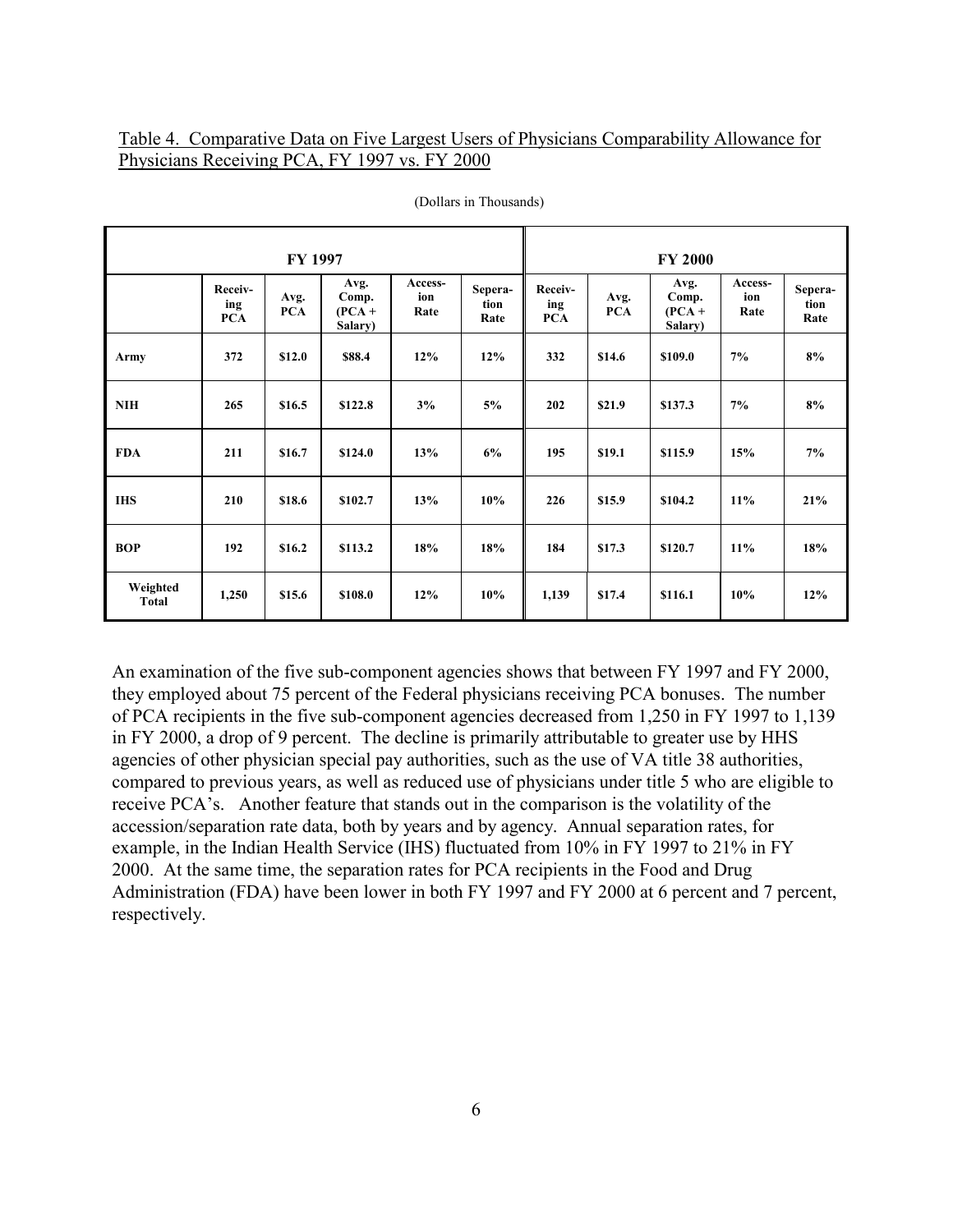# **Comparisons with Other Federal and Non-Federal Pay Systems**

As noted above, PCA is one of several pay authorities applicable to Federal physicians. Background information for the other two main systems, as well as compensation trends in the private sector is provided below and on the following page for reference:

*Military and PHS Commissioned Corps.* Military or PHS Commissioned Corps physicians under title 37 receive additional compensation through special pays based on factors such as board certification, clinical specialty skills, and retention needs. In addition to these special pays, title 37 physicians also receive housing and subsistence allowances, and related tax advantages. Accounting for these factors, the average compensation package in 2000 is estimated at \$107,000 for military physicians and more than \$122,000 for PHS Commissioned Corps physicians. Average compensation for Corps physicians is higher because their average length of service is significantly greater than military physicians.

*Title 38 VA Physician Special Pay.* Under the title 38 pay authorities, VA physicians are eligible to receive other types of special pay in addition to their base salary. For example, physicians may qualify for special pays based on factors such as: full-time status, length of service, scarce medical specialty, and geographic location. The average total compensation (base pay plus special pay) of a title 38 physician is estimated to be between \$140,000 and \$145,000 in 2000.

*Non-Federal Physicians' Compensation.* In 1998, there were more than 648,000 active non-Federal physicians employed in the United States, with about 38 percent working as primary care physicians and the remainder in a wide variety of specialties such as neurology, urology, and cardiovascular diseases.<sup>1</sup> Physician compensation in the non-Federal sector is at the high end of the compensation spectrum compared to other professional occupations. In recent years, though the trends are mixed for some physician specialties, physician pay overall has tended to be relatively flat.

Based on 1999 data from a 2000 Medical Group Management Association (MGMA) survey, annual pay for primary care physicians (family practice, internal medicine, and pediatrics) averaged \$143,970 and \$245,900 for specialists.<sup>2</sup> Compensation for primary care physicians has been increasing by about 2.8 percent annually from 1997 to 1999. According to the MGMA survey, compensation for specialists has increased 5.5 percent annually over the same period.

Non-Federal physician compensation, after accounting for inflation, is increasing modestly and is linked to the larger presence of managed care in the health delivery system, where greater emphasis is placed on containing operating costs, including salaries. Another contributing factor may be that a higher proportion of physicians are converting to salaried staff

<sup>1.</sup> Health United States, 2000, Adolescent Health Chartbook. National Center for Health Statistics, pg. 306-307.

<sup>2.</sup> 2000 Medical Group Management Association (MGMA) Physician Compensation and Production Survey: 2000 Report on 1999 Data, as cited by William Hoffman in the American College of Physicians and American Society of Internal Medicine (ACP-ASIM) Observer, February 2001.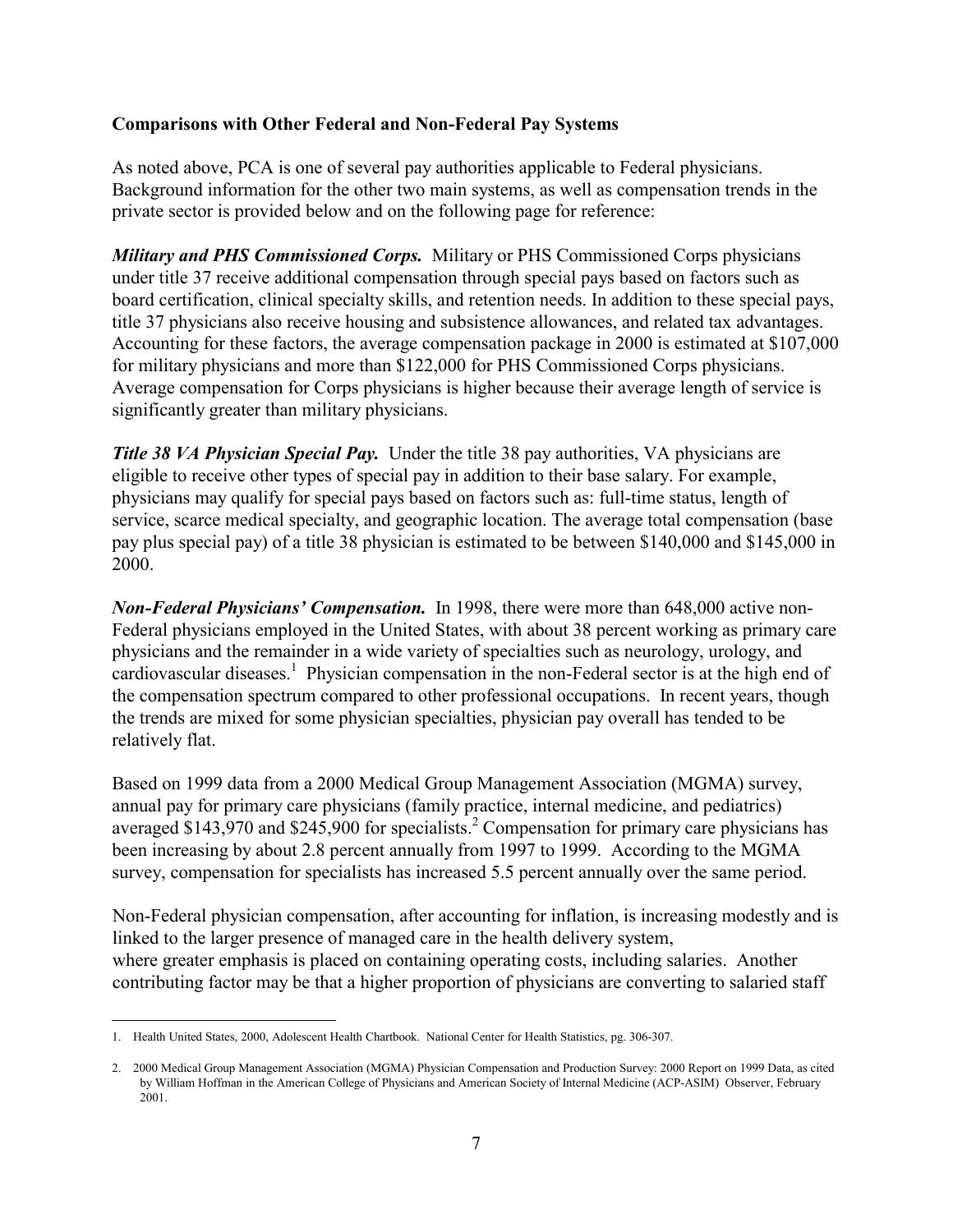for managed care organizations and other health care providers.<sup>3</sup> Approximately 80 percent of medical school graduates are now opting for salaried positions upon entering the job market.<sup>4</sup> Finally, the growing demand for primary care physicians may have peaked in the 1990's, with the result that the relatively generous supply of those physicians is now holding down their compensation.<sup>5</sup>

It is clear from the pay surveys that private sector physician pay is generally higher than that of Federal physicians, and considerably more in some medical specialties. At the same time the bulk of the Federal physician workforce is composed of primary care generalists, and therefore may be compared to the generalist physicians in the private sector compensated in the \$140,000 to \$145,000 range. It should be noted that precise compensation comparisons between the two sectors are difficult to gauge since many factors also need to be considered. These factors include retirement, health, and life insurance benefits, as well as hours worked, workload demands, job security, the difference in exposure to medical liability lawsuits, special skills, and work location

# **Summary**

The Physicians Comparability Allowance (PCA) is an incentive payment that is provided to a relatively small portion of the Federal physician workforce. From FY 1997 - FY 2000, the number of physicians receiving PCA's has declined by about 6 percent, while the amount of the allowance has increased from about \$16,000 to \$18,000 per year.

In terms of effectiveness measures, more PCA physicians now sign two-year agreements: up from 86 percent in FY 1997 to 89 percent in FY 2000. This trend helps retain and stabilize the PCA physician workforce. In addition, the overall separation rate for PCA physicians has declined since 1998, from 13 percent to 9 percent in 2000. Holding down the outflow of physician talent is a critical purpose of the PCA, and the PCA incentive plays an important role in achieving that objective.

<sup>3</sup> Medical Group Management Association (MGMA) as cited by Edward martin in the American College of Physicians and American Society of Internal Medicine (ACP-ASIM) Observer, November 1998.

<sup>4</sup> Serafini, Marilyn Werber, "Physicians, Unite!" National Journal, June 5, 1999, p. 1524-1528.

<sup>5</sup> Merritt, Hawkins & Associates as cited by *Managed Care Magazine*, Compensation Monitor, March 1998.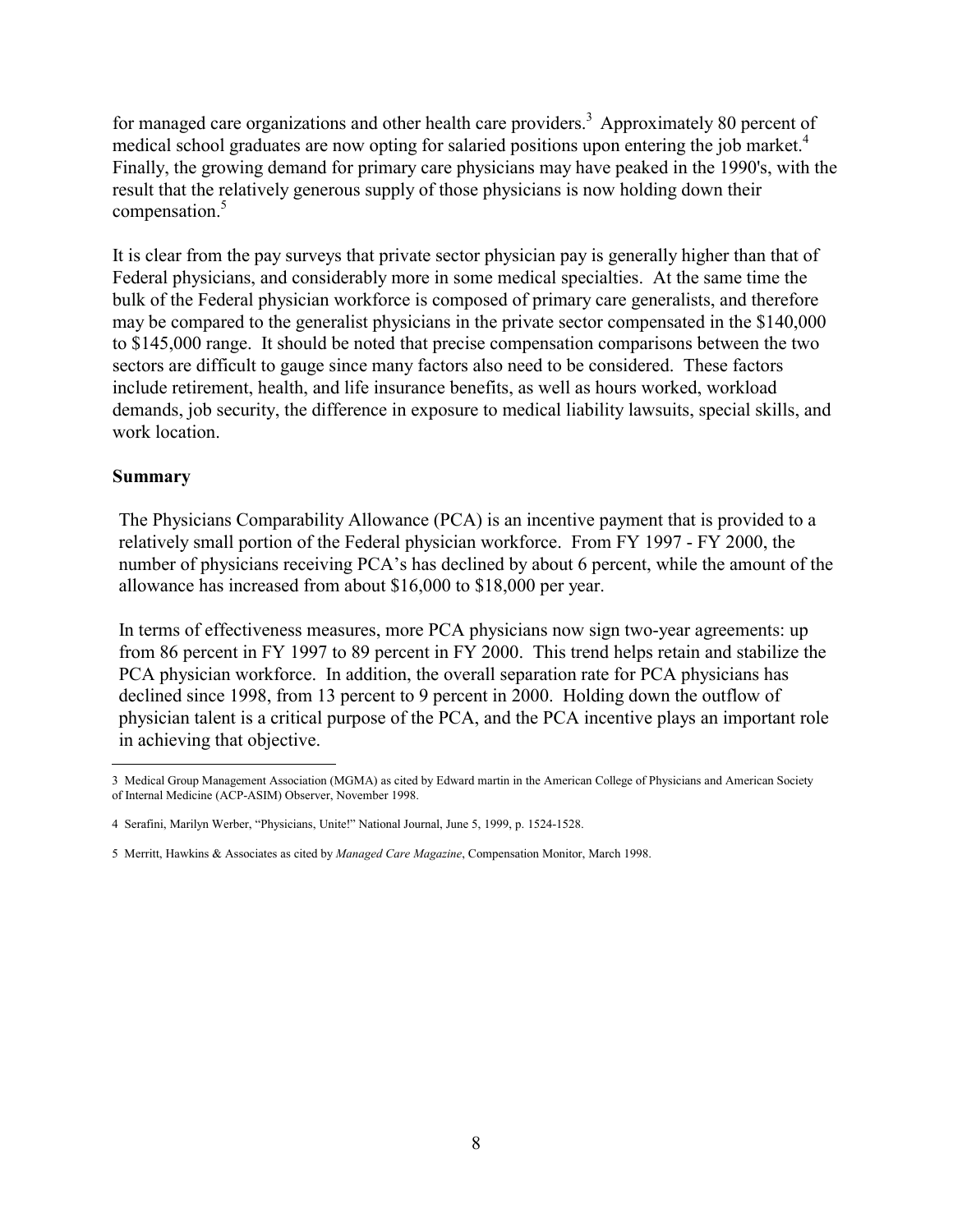The PCA allowance is an important factor in retaining and compensating physicians in a variety of programs across the government. More specifically, the allowance helps ensure that Federal agencies can continue to be competitive in attracting and retaining skilled physicians.

Attached to this report is an Appendix that contains more detailed descriptions of the status and use of PCA on an agency-by-agency basis.

1 Medical Group Management Association (MGMA) as cited by Edward martin in the American College of Physicians and American Society of Internal Medicine (ACP-ASIM) Observer, November 1998.

5 Merritt, Hawkins & Associates as cited by *Managed Care Magazine*, Compensation Monitor, March 1998.

<sup>4</sup> Serafini, Marilyn Werber, "Physicians, Unite!" National Journal, June 5, 1999, p. 1524-1528.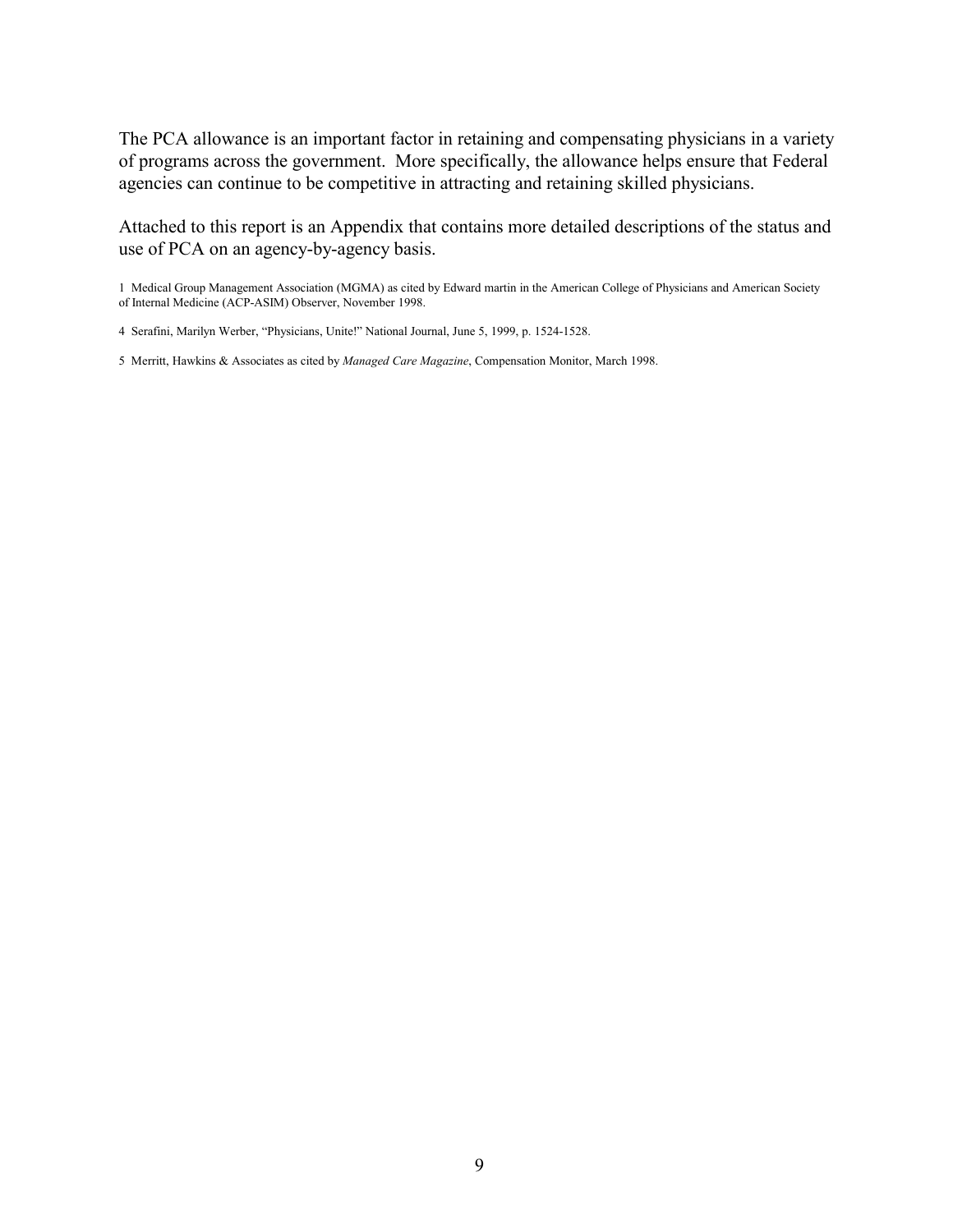# **Appendix A: Summary of Agency PCA Reports**

# **Agencies with PCA Eligible Physicians**

Executive Order No. 12109, signed on December 28, 1978, delegates PCA authority granted to the President under 5 U.S.C. 5948 to the Directors of the Office of Personnel Management (OPM) and the Office of Management and Budget (OMB). The following agencies employ physicians eligible for PCA (listed in descending order of number of physicians receiving PCA in FY 2000):

Department of Health and Human Services Department of Defense Department of Justice Department of State National Aeronautics and Space Administration (NASA) Environmental Protection Agency Armed Forces Retirement Home Department of Labor Social Security Administration U.S. Agency for International Development Central Intelligence Agency Peace Corps Department of Veterans Affairs Department of Agriculture Department of Energy Department of Transportation Department of the Treasury

*Summary descriptions of each agency's use of PCA:* 

### **Department of Health and Human Services (HHS)**

HHS employs the largest number of physicians eligible for and receiving PCA. Physicians perform a variety of tasks and possess skills of considerable value outside Federal employment. For example, the National Institutes of Health as a worldwide leader in biomedical research must compete with the academic community to recruit physicians with outstanding research competence. Similarly, the Food and Drug Administration must compete with pharmaceutical companies for physicians qualified to support its mission of regulating food, prescription and over-the-counter drugs, and medical devices. Additionally, the Indian Health Service provides clinical care to a large population, much of which is in remote areas.

In FY 2000, the Department of Health and Human Services (HHS) provided PCA to 792 out of 2,315 eligible physicians. HHS attributes the decline in the number of physicians receiving PCA since FY 1997 to the increased use of other pay authorities, such as Physicians Special Pay under Title 38. The average PCA allowance was \$19,041, and the average compensation (not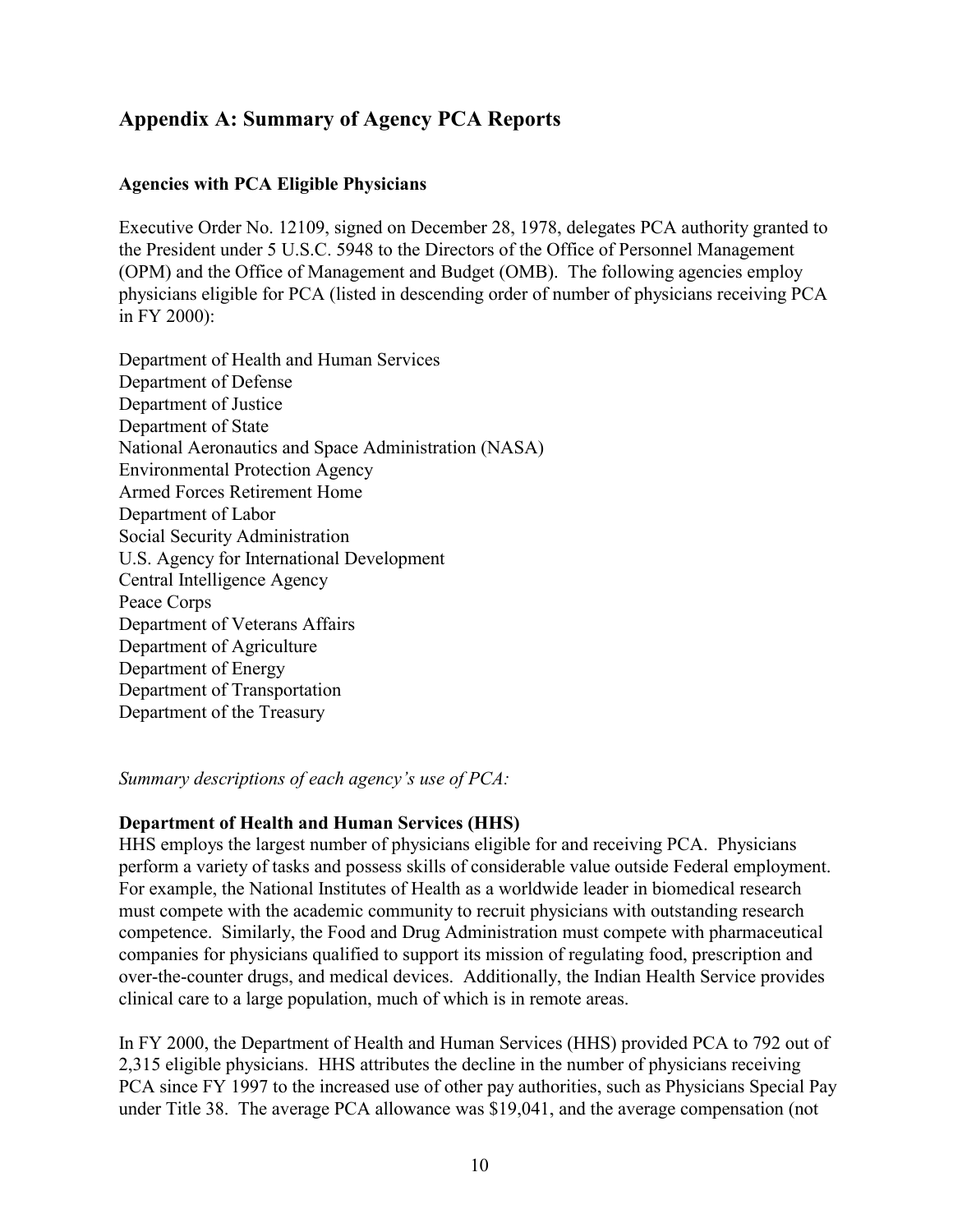including the allowance) of physicians receiving PCA was \$99,553. Among physicians receiving PCA, HHS had 106 accessions, 67 separations, and 187 unfilled positions. The average length of vacancy was six months.

### **Department of Defense**

In FY 2000, the Department of Defense provided PCA to 381 physicians out of 517 eligible physicians. The average allowance was \$14,043 and the average compensation (not including the allowance) of physicians receiving PCA was \$93,309. In the same year, the Department had 24 accessions and 21 separations among its PCA physicians. While the Department of Defense did not report the average length of vacancy, this time varied from 3 months to 2 years.

# **Department of Justice**

The Bureau of Prisons employs physicians to provide health care services to inmates. These physicians work under difficult conditions including close contact with a potentially dangerous and violent population, more potential exposure to infectious disease, and rigid work schedules.

In FY 2000, Justice provided PCA to 184 physicians out of 195 eligible. The average allowance was \$17,300 and the average compensation (not including the allowance) of physicians receiving PCA was \$103,420.

# **Department of State**

State Department physicians working overseas advise diplomatic staff on foreign policy questions having medical importance, provide medical care for American employees and their dependents, provide emergency medical support to foreign posts, monitor quality of care in embassy health units, and maintain liaison with local physicians, hospitals and public health officials. Physicians working at headquarters oversee the State Department's Medical Program, determine medical clearances, coordinate and oversee medical evacuations, and provide occupational health services to headquarters employees. According to the State Department, recruiting and retaining physicians is difficult because "government service overseas, with its disruptive elements, threats of personal security, separation from family, reduction in income, and intellectual and professional isolation, is an unattractive option for most experienced physicians."

In FY 2000, the Department of State provided PCA to all 57 of its eligible physicians. The average allowance was \$26,692 and average compensation (not including the allowance) of physicians receiving PCA was \$107,998. In the same year, the Department had 4 accessions, 4 separations, and 9 unfilled positions. The average length of a vacancy was 5 months.

# **National Aeronautics and Space Administration (NASA)**

NASA has begun participation in the PCA program in FY 2001. NASA projects that it will pay PCA to 26 of its 27 eligible physicians in FY 2001.

# **Environmental Protection Agency (EPA)**

In FY 2000, the Environmental Protection Agency provided PCA to all 9 of its eligible physicians. The average allowance was \$12,388 and the average compensation (not including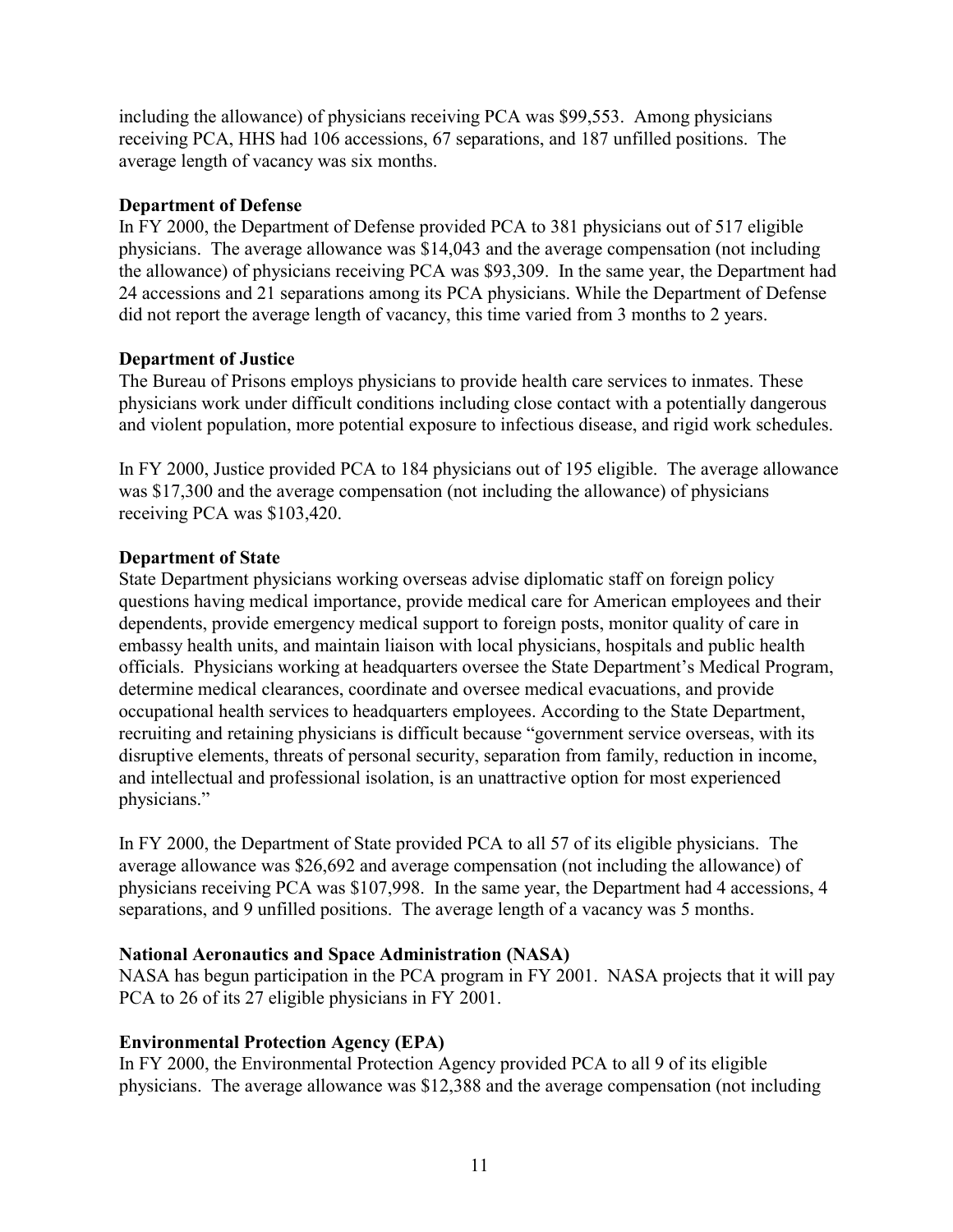the allowance) of physicians receiving PCA was \$96,136. EPA reported 1 accession and no separations in FY 2000.

### **Armed Forces Retirement Homes**

The Armed Forces Retirement Homes (AFRH) consist of the United States Naval Home (USNH) and the U.S. Soldiers' and Airmen's Home (USSAH). In FY 2000, the Armed Forces Retirement Homes paid the PCA to 6 of its 8 eligible physicians. The USSAH reports that it must offer PCA to attract specialists in the competitive and expensive Washington area. AFRH had no separations or accessions in FY 2000.

### **Department of Labor (DOL)**

The Department of Labor uses PCA in hiring physicians for the Office of Worker's Compensation Programs (OWCP) and the Occupational Health and Safety Administration (OSHA). Because of OWCP's unique requirements, (e.g., developing medical standards by which disabilities will be judged, treatment delivered, and costs contained) it has been difficult to retain physicians who are qualified and interested in this type of work. OSHA uses PCA agreements to attract and retain physicians needed to provide medical and epidemiological expertise in clinical investigations. There continues to be a high demand for occupational physicians in the United States. Consequently, the private sector recruits most graduates by offering salaries above the Government rate.

In its efforts to obtain qualified physicians, DOL has contacted such organizations as the American Academy of Orthopedic Surgeons, local chapters of the American Medical Association, and medical schools. Most physicians contacted through these means have declined employment consideration, citing low salary as the main reason for their disinterest. In many instances, the expected salaries of these physicians are as much as one and one-half to two times higher than the rate for GS-14, step 1.

In FY 2000, the Department of Labor provided PCA bonuses to 7 out of 11 eligible DOL physicians. The average allowance paid was \$15,027, and the average compensation (not including the allowance) was \$95,867. In FY 2001, the Department had 2 separations and 4 accessions.

### **Social Security Administration (SSA)**

Social Security Administration physicians receiving PCA are medical specialists who establish the medical criteria used to evaluate the severity of medical impairments of applicants for and beneficiaries of payments under the disability program administered by SSA. The specialists conduct studies, keep abreast of modern medicine, and work with the medical community to ensure that the medical criteria of the SSA disability program reflect the latest advances in medicine. Without PCA, SSA would not be able to recruit and retain qualified physicians (who must be American Board Certified and experienced in their specialties) since many physicians are not attracted to administrative medicine, especially in SSA where doctors are not integrated into academic, research or clinical fields.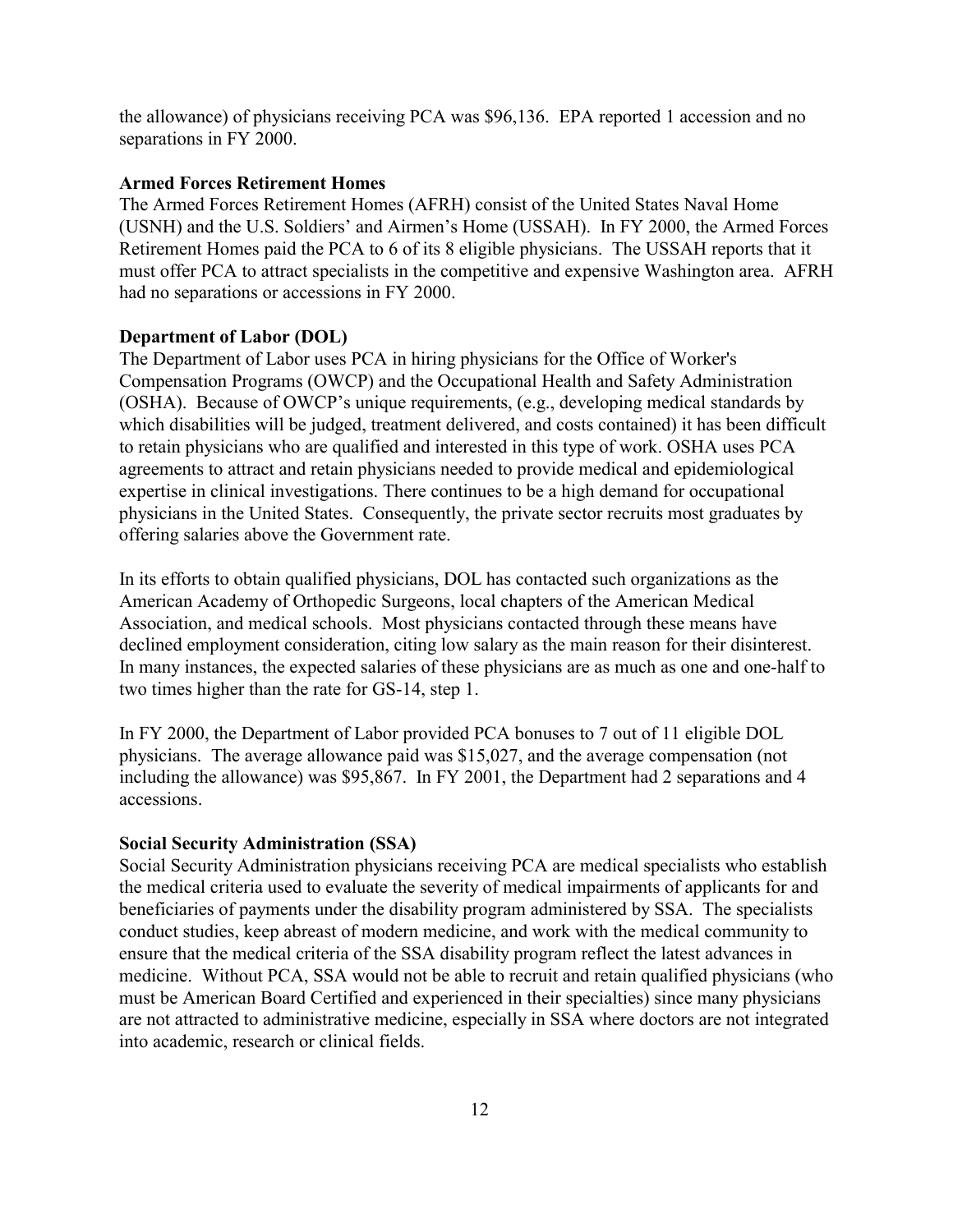In FY 2000, SSA provided PCA to all 7 of its eligible physicians. The average allowance was \$17,750, and the average compensation (not including the allowance) for physicians receiving PCA was \$110,028. SSA had 1 separation and 3 accessions, and 1 unfilled position in FY 2000.

### **Central Intelligence Agency (CIA)**

CIA reports that it requires PCA pay to attract and retain physicians because of specialized security and travel requirements. In FY 2000, CIA paid PCA to all of its eligible physicians. The average PCA compensation was \$26,086 and the average non-PCA compensation of the physicians receiving it was \$103,021.

### **U.S. Agency for International Development (USAID)**

According to USAID, one of the reasons for its difficulty in recruiting physicians is the agency's need for physicians with highly specialized skills. Specific expertise is required in areas such as epidemiology, preventive medicine, international health, tropical medicine, and infectious disease. These technical skills are often combined with management/administrative skills and a knowledge of international development, as well as interpersonal skills and the ability to interact with developing-country colleagues. USAID indicates that it is at a serious financial disadvantage in competing for such physicians compared to international agencies such as the World Health Organization.

With only a few physicians working for USAID, the workload is demanding and difficulty in retaining staff is directly related to demands made on USAID physicians.

In FY 2000, USAID provided PCA bonuses to 4 of its 7 eligible physicians. The average allowance was \$19,750, and the average compensation (not including the allowance) of physicians receiving PCA was \$97,527.

### **Peace Corps**

In FY 2000, the Peace Corps provided PCA to 6 of 7 physicians eligible for the bonus. There were no separations or accessions of PCA physicians in FY 2000.

### **Department of Veterans Affairs**

While physicians working in Veterans hospitals are paid under a separate pay system, the Department does employ physicians who are paid according to the General Schedule. These physicians may be eligible for PCA. In FY 2000, the Department of Veterans Affairs provided PCA to 1 eligible physician. The average allowance was \$30,000, and the average compensation (not including the allowance) was \$109,486. In FY 2000, the Department had 1 separation and no accessions.

### **Department of Agriculture (USDA)**

USDA employs one PCA physician in the Agricultural Research Service. According to USDA, the Department has had difficulty filling this post in the past because it requires a physician who is also a human nutrition researcher. Qualified applicants often are not willing to relocate to the